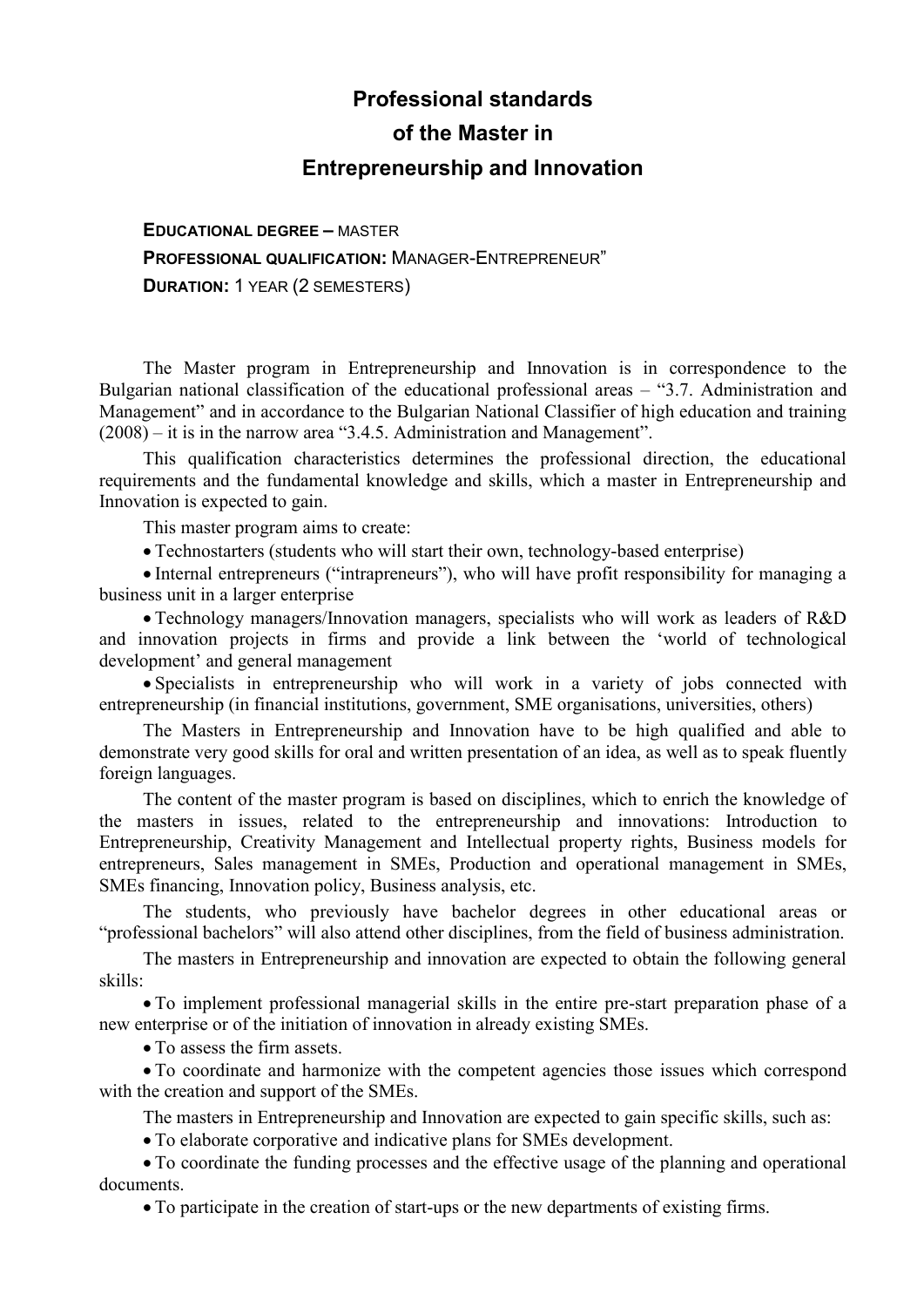The masters in Entrepreneurship and Innovation are expected to have their careers as:

1/ Entrepreneurs with their own start-ups.

2/ Employees, who undertake business initiatives in already existing SMEs

3/ Employees in public bodies in support to entrepreneurship and innovations: on regional and municipality level; state administration; regional and national public organizations; NGOs and civil bodies; consulting agencies.

The students, who attend the Master program in Entrepreneurship and innovation obtain the educational degree "Master" and qualification "Manager-Entrepreneur".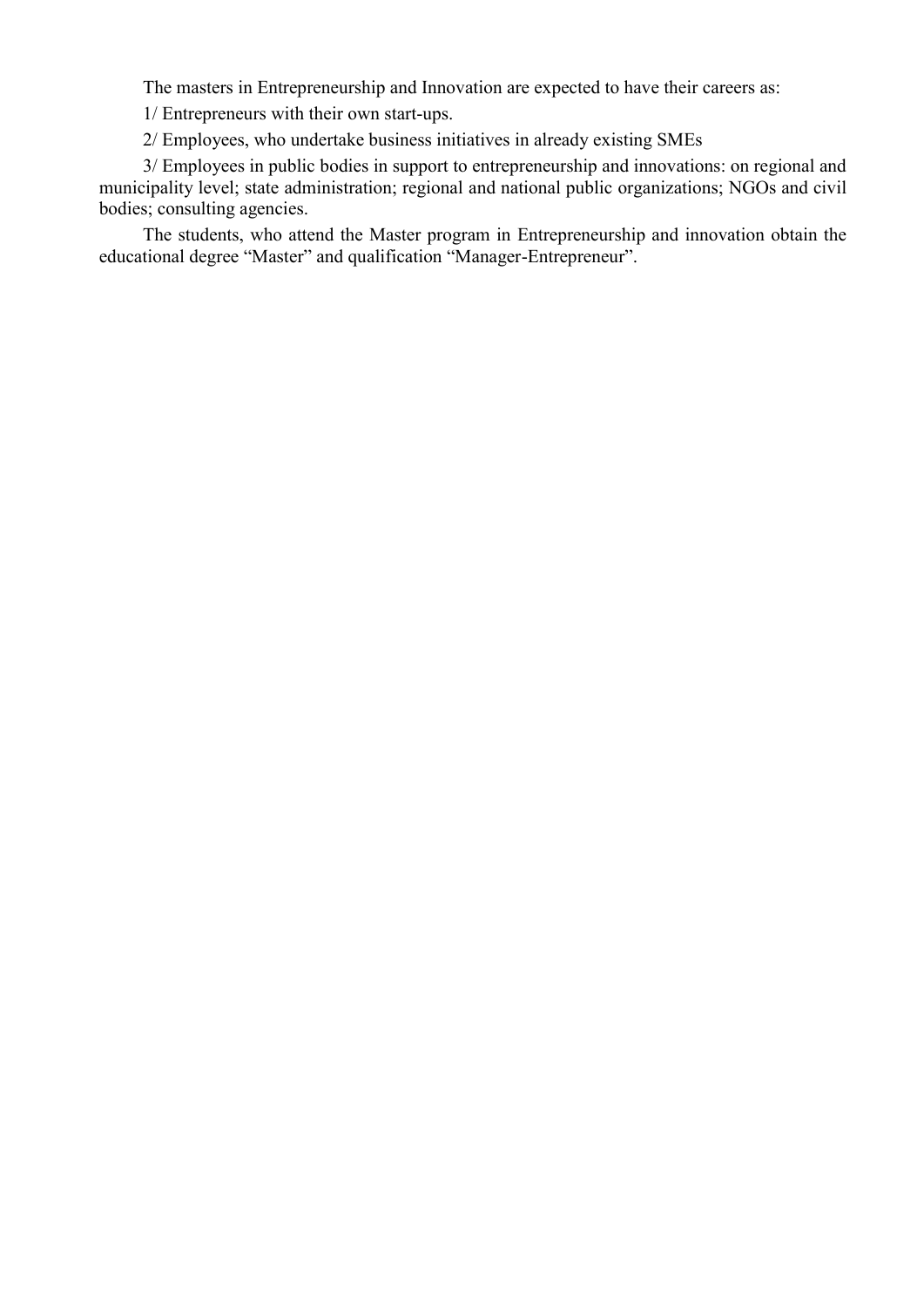# **CURRICULUM of the Master's degree course in ENTREPRENEURSHIP AND INNOVATION**

| Code | <b>First semester</b>                                  | <b>ECTS</b> | Code                          | <b>Second semester</b>          | <b>ECTS</b>    |
|------|--------------------------------------------------------|-------------|-------------------------------|---------------------------------|----------------|
|      | Introduction to Entrepreneurship                       | 5           |                               | Growth Management               | 4              |
|      | <b>Business Models for Entrepreneurs</b>               | 5           |                               | <b>Innovation Policy</b>        | 4              |
|      | Creative Management and Intellectual<br>Property       | 5           |                               | <b>Business Evaluation</b>      | 5              |
|      | Sales Management in SMEs                               | 5           |                               | Introduction to thesis research | $\overline{2}$ |
|      | Production and Operations Management in<br><b>SMEs</b> | 5           |                               |                                 |                |
|      | <b>Financing of SMEs</b>                               | 5           |                               |                                 |                |
|      |                                                        |             |                               |                                 |                |
|      |                                                        |             |                               |                                 |                |
|      |                                                        |             |                               |                                 |                |
|      |                                                        |             |                               | <b>Graduation procedure</b>     |                |
|      |                                                        |             |                               | Diploma Thesis                  | 15             |
|      |                                                        |             |                               |                                 |                |
|      | <b>Total for the semester:</b>                         | 30          |                               | <b>Total for the semester:</b>  | 30             |
|      |                                                        |             | Total of the course of study: | 60                              |                |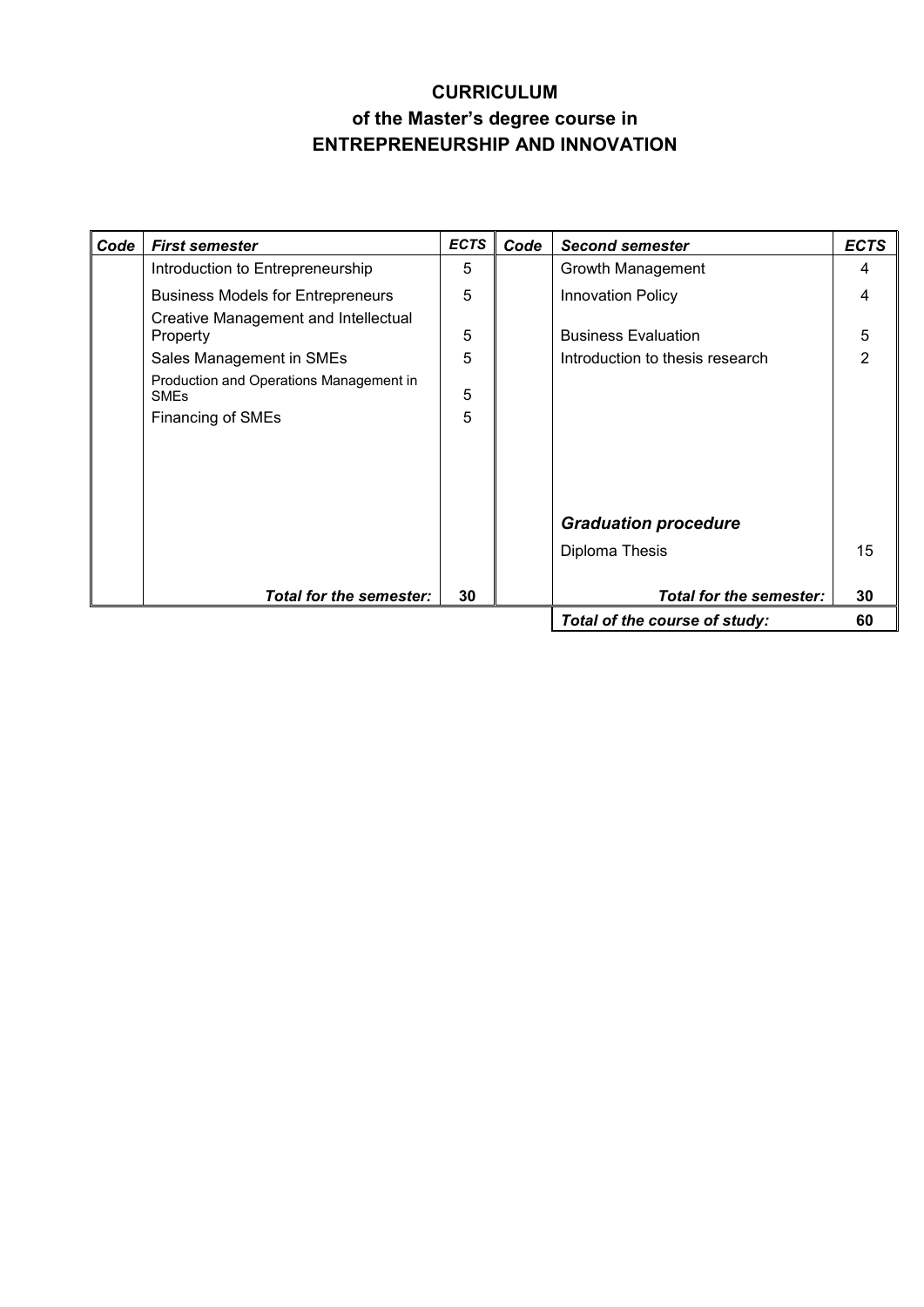#### **Introduction to Entrepreneurship**

**ECTS credits: 5 Weekly workload:** 2 L + 2S + 0 Lab+ 0 P

**Assessment:** exam **Type of exam**: written

**Department involved:** Dept. of Management and Business Development, Faculty of Business and **Management** 

#### **Lecturer:**

Assoc. Prof. Emil Kotsev, PhD, Dept. of Management and Business Development, tel: 888-715; E-mail: ekotsev@uni-ruse.bg

#### **Abstract:**

The course Introduction to Entrepreneurship is basic for the specialty. It has integrative character and covers some of the most important issues, concerning company management. The course aims to develop students' competence, confidence and creativity; to encourage interdisciplinary approach in decision making and problem solving; to present different points of view about entrepreneurs' life; to develop self-dependent way of thinking; to introduce attitudes, values and experience of real entrepreneurs to the students; to develop skills, mostly concerning right questions formulation and less concerning right answers finding. The course is interrelated with Business Models for Entrepreneurs, Creativity Management, Sales Management in SMEs and SMEs Funding. The focus of this program is put on the balance between theory and practice in order to involve every student personally in the study and analysis of entrepreneurship as a discipline, career, behavior and way of living. The theoretical part follows the approach "from general to specific", gradually building students' comprehension and knowledge. In order to develop their practical skills and experience, during the seminars the students make presentations on actual entrepreneurial problems, participate in discussions on real case studies of Bulgarian businesses, take part in simulation games. The knowledge and skills gained could be used by management staff in business organizations that follow the concept of entrepreneurial management.

#### **Course content:**

The course includes the following topics: Entrepreneurship – Definition and Features; The Entrepreneurship as a Management Style and a Way of Life; The Choice "Entrepreneurship"; The Enduring Success; Entrepreneurship process; Entrepreneurial management; Legislative frame and institutional support of small business; Trends in small business development in Bulgaria.

#### **Teaching and Assessment:**

Some of the topics are explained through traditional lecture methods supplemented with visual aids. Appropriate examples clarify the subject matter of the lectures. The seminars and the lectures are organized in parallel. Students are expected to do their lecture readings, which enable them to participate in class discussions. The assistant professor carries out a continuous assessment and gives an average evaluation for the term, based on the overall student's participation during the seminars. There is a particular emphasis on the practical application of the methods taught throughout the course. The overall evaluation is built on the participation assessment during the seminars and the exam grade.

#### **Business models for entrepreneurs**

**ECTS credits: 5 Weekly workload:** 3 L + 1 S + 0 Lab+ 0 P **Assessment:** exam **Type of exam**: written and oral **Department involved:** Dept. of "Business and Management", Faculty of "Business and Management"

**Lecturers:**

1. Assoc. Prof. Daniel Yordanov Pavlov, PhD, Dept. of Business and Management, tel: 888-518; dpavlov@uni-ruse.bg

**Abstract:**This integrated course covers some of the most important issues, concerning the entrepreneurial management. The course aims to provide students with proper understanding about the nature of the business models and their importance in the entrepreneurial process. The content of the course includes the international scientific achievements in business models studies in the beginning of 21<sup>st</sup> century. The lectures and seminars are organized on participant-centered education, rather interactively. Some representatives of SME supporting organizations will be invited to join the discussions. The course is expected to give an answer to the main issue of the entrepreneur – how to make money out of his idea.

**Course content:** The course includes the following topics: Introduction to the course. Generating and developing of a business idea. Business models – ontology and kinds. The role of public and private sources of initial capital on the business model design. Business model implementation in the business plan: sector analysis, marketing plan, production plan, financial plan, risks and threats.

**Teaching and Assessment:** Some of the topics are explained through traditional lecture methods supplemented with visual aids. Appropriate examples clarify the subject matter of the lectures. The seminars confirm the theory by examples and student-orientated education. Students are expected to do their lecture readings, which enable them to participate the class discussions and to prepare some materials in the class on a particular topic. The assistant professor carries out a continuous assessment and gives an average evaluation for the term, based on the overall student's participation during classes. The overall evaluation is built on the participation assessment during the exercises and the exam grade, based on ECTS system.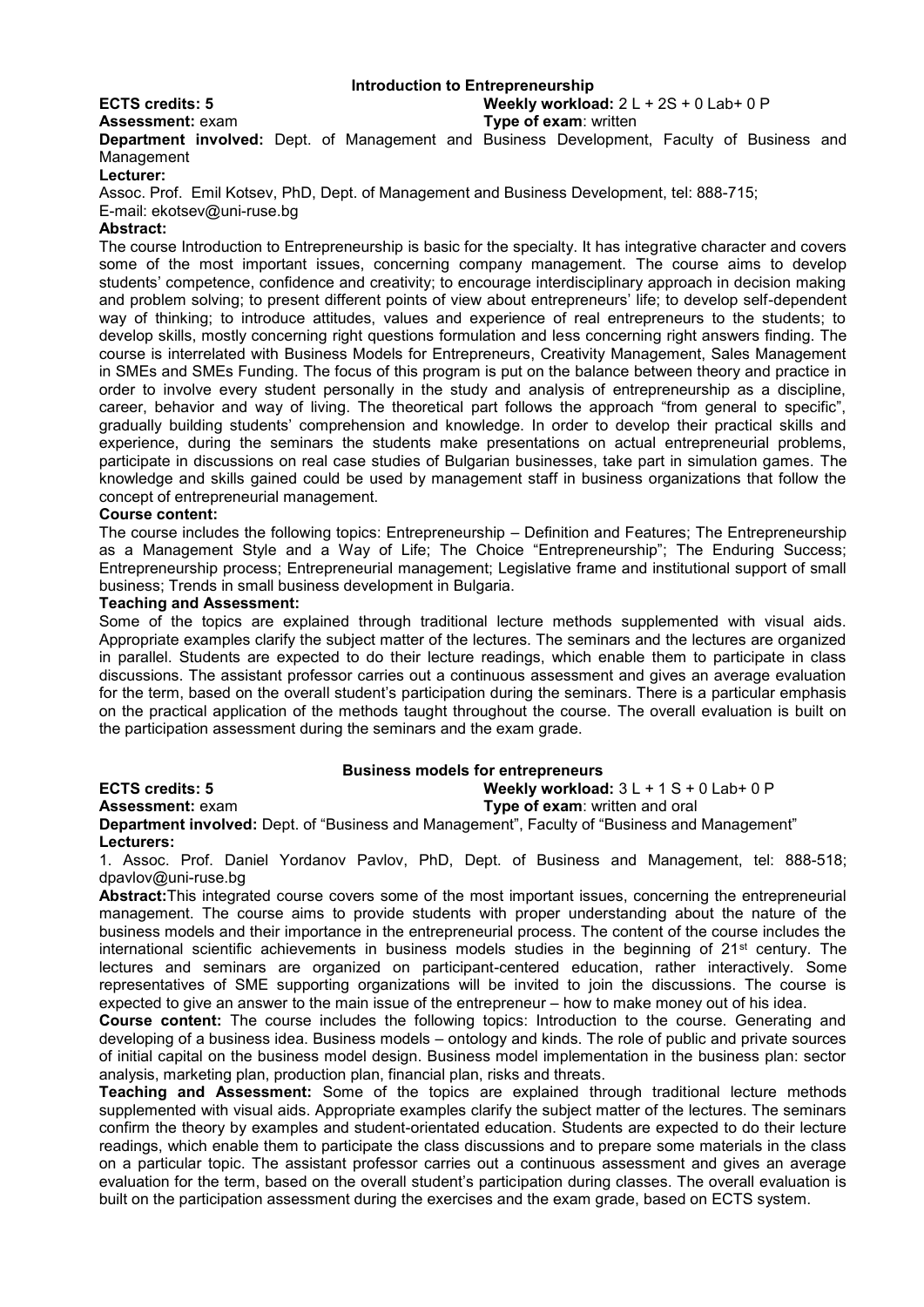#### **Creative management and intellectual property**

**ECTS credits:** 5 **Weekly workload:** 2L + 2S + 0Lab + 0P

**Assessment:** exam **Type of exam:** written

**Department involved**: Dept. of Management and Business Development, Faculty of Business and **Management** 

**Lecturers:**

1. Prof. Nikola Atanasov Orloev, PhD, Guest lecturer, tel: 888-554, e-mail: norloev@uni-ruse.bg **Abstract:**

The course provides theoretical and applied knowledge and skills of the creative thinking as a fundamental of the creative and innovative management of "knowledge corporations". The course aims three subjects: 1) Effective enterprise and modeling of the genesis and sustainable evolution of the contemporary firm as a "learning organization"; 2) Applying the principles and strategies of the creative management; 3) Creation, marketing and capitalization of the intellectual property.

#### **Course content:**

The course involves the study of methods, techniques and technologies of the effective creative thinking, analysis and synthesis of innovative making use of human, structural and consumer capital.

#### **Teaching and assessment:**

The traditional way of delivering lectures is enriched by visual materials and e-facilities. The seminars have practical and applied character. Using of discussion and permanent team work and analyses of the semestrial work as a base of the continuous assessment of the fulfillment of the semsetrial work and fixing the final note.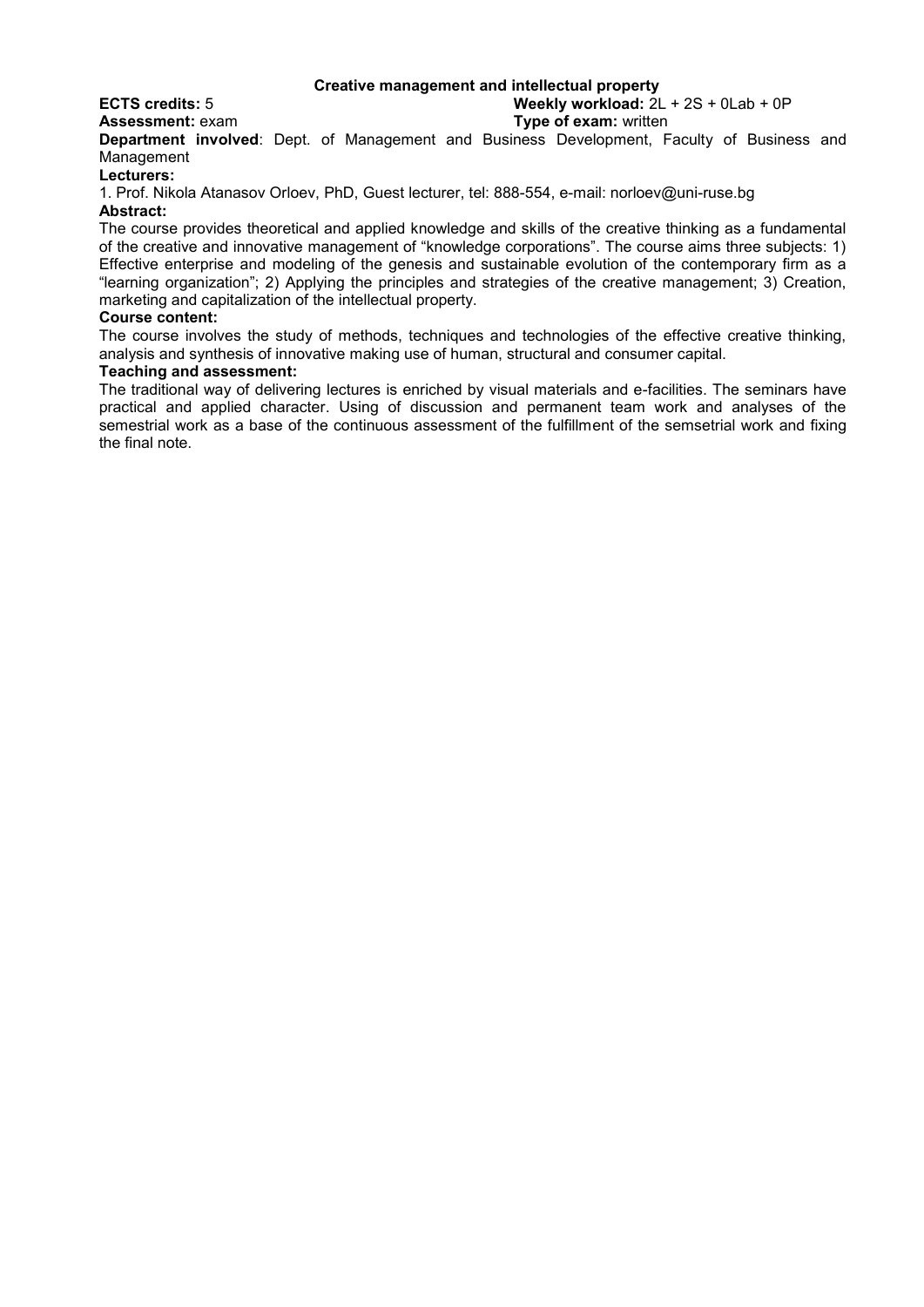#### **Sales Management in SMЕ**

**Assessment:** Current Control + Classwork **Type of exam:** Written exam

## **ECTS credits: 5 Workload:** 15 L + 15 S + 0 Lab + E

**Department involved:** Department of Management and Business Development, FBM

**Lecturers:** Prof. Diana Antonova, PhD, Department of Management and Business Development,

tel.: 888 726, [dantonova@uni-ruse.bg](mailto:dantonova@uni-ruse.bg)

#### **Abstract:**

The course aims to prepare specialists in the field of sales activities in business organizations. It gives knowledge and creates skills in developing strategies and tactical activities in sales, sales organization, management of sales territories, simulation, stimulation and analysis of sales as well as acquisition of software and electronic commerce. The course prepares specialists in sales management for SMBs.

To achieve the above goals the curriculum requires solving some tasks:

- to submit the sales theories, kinds of sales, composing, selecting, training and motivation of the sales specialists, as well as ethical and social problems in sales;

- to systematize the relationships between sellers and klients/customers; the qualification that professional sellers should cover;

- to illustrate technics of sales, that could be implemented in different phases of the sales process;

- to acquire knowledge in budgeting and stimulating the sales;

Course builds output connections with other disciplines such as "Business models for

entrepreneurs" and "SME Financing."

#### **Course content:**

The main sections of the course are: fundamentals of sales management; organization and technology of sales; corporate marketing structure, servicing key customers; quotas, territories, forecasting; sales channels; strategy for key customer service, pricing strategies on sales by chains, distributors and key customers; developing a strategy for commercial marketing.

#### **Teaching and Assessment:**

The teaching is through lectures, seminars, meetings with leading professionals and controlled out-of-class activity students task - developing a semester work/report. The lectures topics ensure knowledge in the fundamental theoretical aspects of the problems. The students complement and reinforce knowledge from lectures through seminars and individual work. Lectures are illustrated by multimedia presentations and/or slides. The lectures' material is discussed during the the workshops as well as some case-studies, provided by students in advance. Visits to companies provide practical business purpose of the course and support the development of the semester work/report. Continuous assessment is performed by evaluation of students' participation activity in the seminar discussions, and with regard to the fulfilment of out-of-class work as well. Certification mark is given if the student has attended at least 50% of lectures, exercises and 100% presented coursework task on time. The final grade is based: 10% of attendance and activity during sessions, 30% of the performance of the coursework task and 60% of its oral defense. The lecturers control and monitor the presentation and determine the final assessment.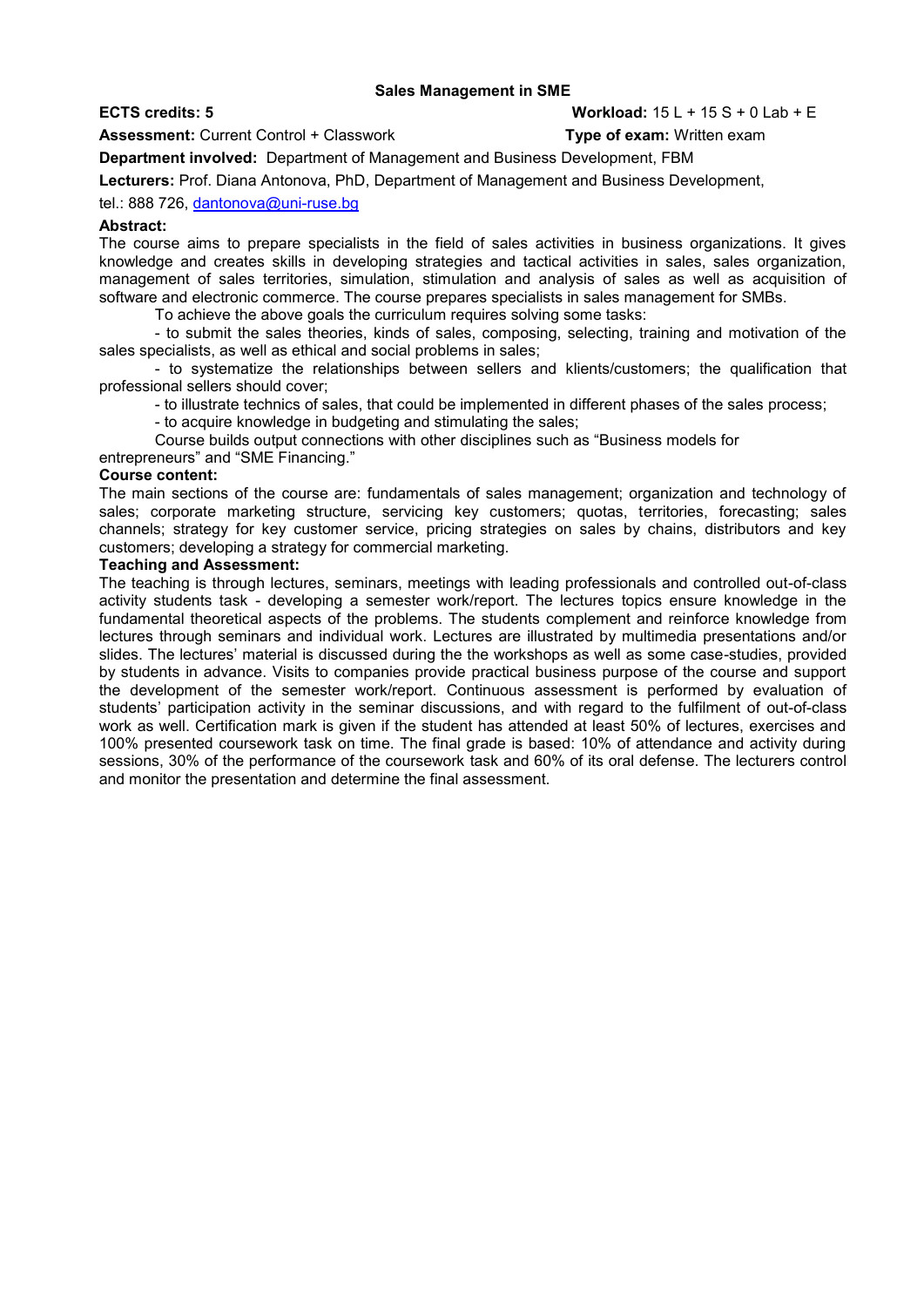#### **Production and Operations Management in SMEs**

# **ECTS credits:** 5 **Weekly workload:** 3 L + 1 S + 0 Lab

**Assessment:** exam **Type of exam:** written **Department involved:** Department of Management and Business Development (MBD)

# **Lecturers:**

1. Assoc. Prof. Anton Nedyalkov Nedyalkov, PhD, Department of MBD; tel: 888-520, anedyalkov@uniruse.bg

2. Assoc. Prof. Svilena Svilenova Ruskova, PhD, Department of MBD; tel: 888-617, sruskova@uni-ruse.bg

3. Assist. Prof. Svilen Nikolaev Kunev, PhD, Department of MBD; tel: 888-617, snkunev@uni-ruse.bg **Abstract:**

The course "Production and Operations Management in SMEs" (POM in SMEs) aims to provide students with some basic skills and expertise in management of goods and services production. The matter has inputs from courses: Introduction to Entrepreneurship, Business Models for Entrepreneurs, Sales Management in SMEs and outputs to the courses: Management of Growth, Innovation Policy and Diploma Thesis and Defense.

### **Course content:**

The course is divided into two parts: management of goods production and operations management of services. The first part includes two main groups of questions. The first one introduces common issues of POM, production process design and capacity planning. The second group discusses the issues of aggregate planning, scheduling, operational planning and controlling. The second part analyzes the specifics of the operations management of services. The first group of questions from this part presents production core of services, service design and planning of the production process. The second group of questions discusses service capacity planning, queue management in services and service quality management.

#### **Teaching and Assessment:**

The course training is accomplished by lectures and exercises. The lecture topics get knowledge for the basic theoretical aspects of the studied material. The skills and expertise of the students are supplemented through the exercises in which class discussion and cases are carried out. The overall assessment is built on the results of written exam and the self-elaborated course assignment.

### **Financing of small and medium enterprises**

### **ECTS credits** 5 **Weekly workload:** 3l+1s+0lab+0p

**Assessment:** exam **Type of exam:** written

**Department involved:** Department of Management and Business Development, Faculty of Business and Management

#### **Lecturers:**

1. Assoc.Prof. Marin Marinov, Dept. of Econmics, marinov@uni-svishtov,bg

2. Assist. Prof. Aneliya Peneva Lyubenova, Dept. of Econmics, 082 888 347

### **Abstract:**

Through the "Financing of small and medium enterprises" course, the students will acquaint themselves with the techniques and technologies which secure the funding and the direction of cash flows in the SMEs. The course has the objective to provide knowledge and skills for the provision of funding for small and medium enterprises. Funding is a inseparable part of the overall financial life of the enterprise, since it is connected with the provision of own and loan capital resources both in short- and long-term plans. It is confirmed that the funding of small and medium enterprises is a modern system for compliance with the additional short and long-term requirements for financial resources.

#### **Course content:**

The purpose of the course is to develop applied skills and knowledge for the establishment of the enterprises' capital, and to develop techniques and approaches for its effective utilization by means of correct financial and investment decisions. This will create conditions for rationalizing of the financial management of the enterprise by seeking opportunities for improving its financing. Through the acquired skills and knowledge, the students will be able to choose the appropriate way of financing in relation to the financial condition of the enterprise; to evaluate the possibilities for internal and external financing, the scale of risk and expected profits; to evaluate the effect of capital restructuring and to make justified financial and investment decisions in the enterprise.

#### **Teaching and Assessment:**

The teaching methods seek to develop methodological and heuristic abilities in students as well as to broaden their world outlook. For this reason a lot of efforts are made to overcome the empirical interpretation of the issues and achieve their acquired knowledge. To that end, the course is taught through lectures and also seminars where students can extend their knowledge of the subject by discussing and solving a variety of specific problems.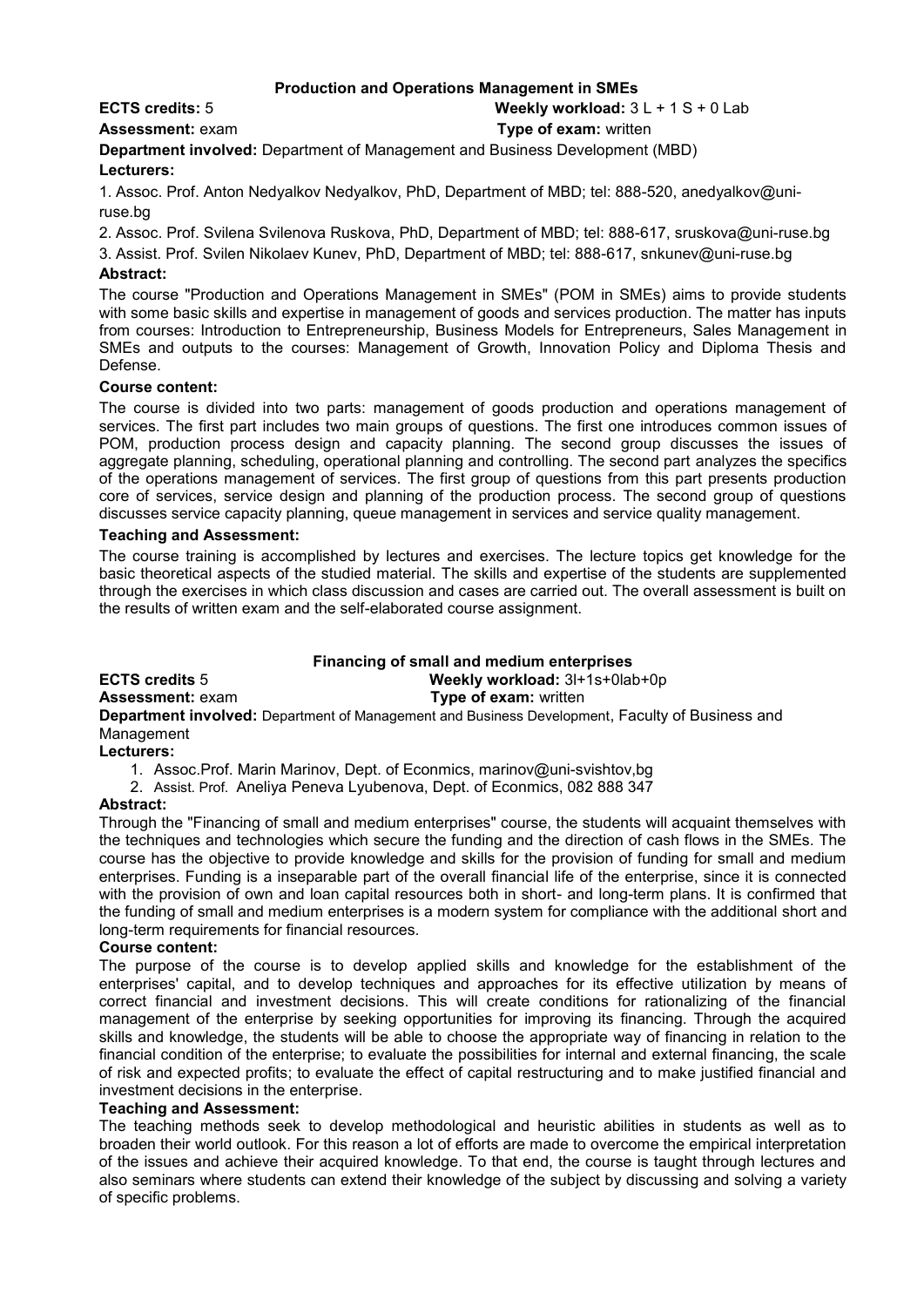#### **Growth Management**

**ECTS credits: 4 Weekly workload:** 3 L + 3S + 0 Lab+ 0 P

**Assessment:** exam **Type of exam**: written and oral

**Department involved:** Dept. Management and Business Development, Faculty of Business and **Management** 

**Lecturers:**1. Assoc. Prof. Emil Kotsev, PhD, Dept. of Management and Business Development, tel: 888-715, E-mail: ekotsev@uni-ruse.bg

#### **Abstract:**

The objective of the course is to develop In students the necessary knowledge and skills, concerning the growing of an existing business. It is among the courses, which form the basics of the entrepreneurial education. The lectures are systemized in accordance with the contemporary trends in the theory of entrepreneurship. Thus, the main chapters of the course are formed and developed.

The course builds on knowledge and skills acquired in Small Business Management. It is as suitable for students, who want to start their own business, as it is for those, who have already started and are facing the challenges of survival and development.

#### **Course content:**

The course includes the following topics: Business Growth; Dimensions of Business Growth; Organizational Development; Factors for Successful Business; Business Growth Indicators;

#### **Teaching and Assessment:**

Some of the topics are explained through traditional lecture methods supplemented with visual aids. Appropriate examples clarify the subject matter of the lectures. The seminars and the lectures are organized in parallel. Students are expected to do their lecture readings, which enable them to participate in class discussions. The assistant professor carries out a continuous assessment and gives an average evaluation for the term, based on the overall student's participation during classes.

The overall evaluation is calculated as an average arithmetic of the participation assessment during the exercises and the doubled exam grade.

#### **Innovation Policy**

**ECTS credits:** 4 **Weekly workload:** 3 L + 1 S + 0 Lab + 2 P

**Assessment:** Test **Type of exam:** written and oral

**Department involved:** Department of Management and Business Development, FBM

**Lecturers:** Assoc. Prof. Milena Peneva Kirova, PhD; Department of MBD, tel.: 888 617, e-mail: [mkirova@uni-ruse.bg](mailto:mkirova@uni-ruse.bg)

#### **Abstract:**

The goal of the course is to give the students knowledge about the entrepreneurship and competitiveness of the companies which are stimulated by developed European and national innovation policies – a main road for development for each economy. After completion of the course the students will be able to discover the elements of each innovation process and the factors which influence it, to apply the acquired knowledge for making strategic management decisions in relation to the innovation activity of the company.

#### **Course content:**

The main chapters of the course are: European innovation policy; innovation strategy of the Republic of Bulgaria; national innovation system, evolution of model of the innovation process; innovation strategy of the firm, methods for development of innovation projects and assessment of eco-innovations.

#### **Teaching and Assessment:**

Teaching is conducted through lectures and seminars. The lectures provide the knowledge for theoretical basis of the studied material. The seminars expand and reaffirm the lecture material. Multimedia presentations and slides are used throughout the lectures.

The semester is validated if the student has attended 50% of the lectures and 100% of the seminars. The final grade is based on 10% lecture attendance, 20% participation in seminar activities and 70% on the exam. The lecturer follows the student presentation throughout the year and on the exam and forms the final grade.